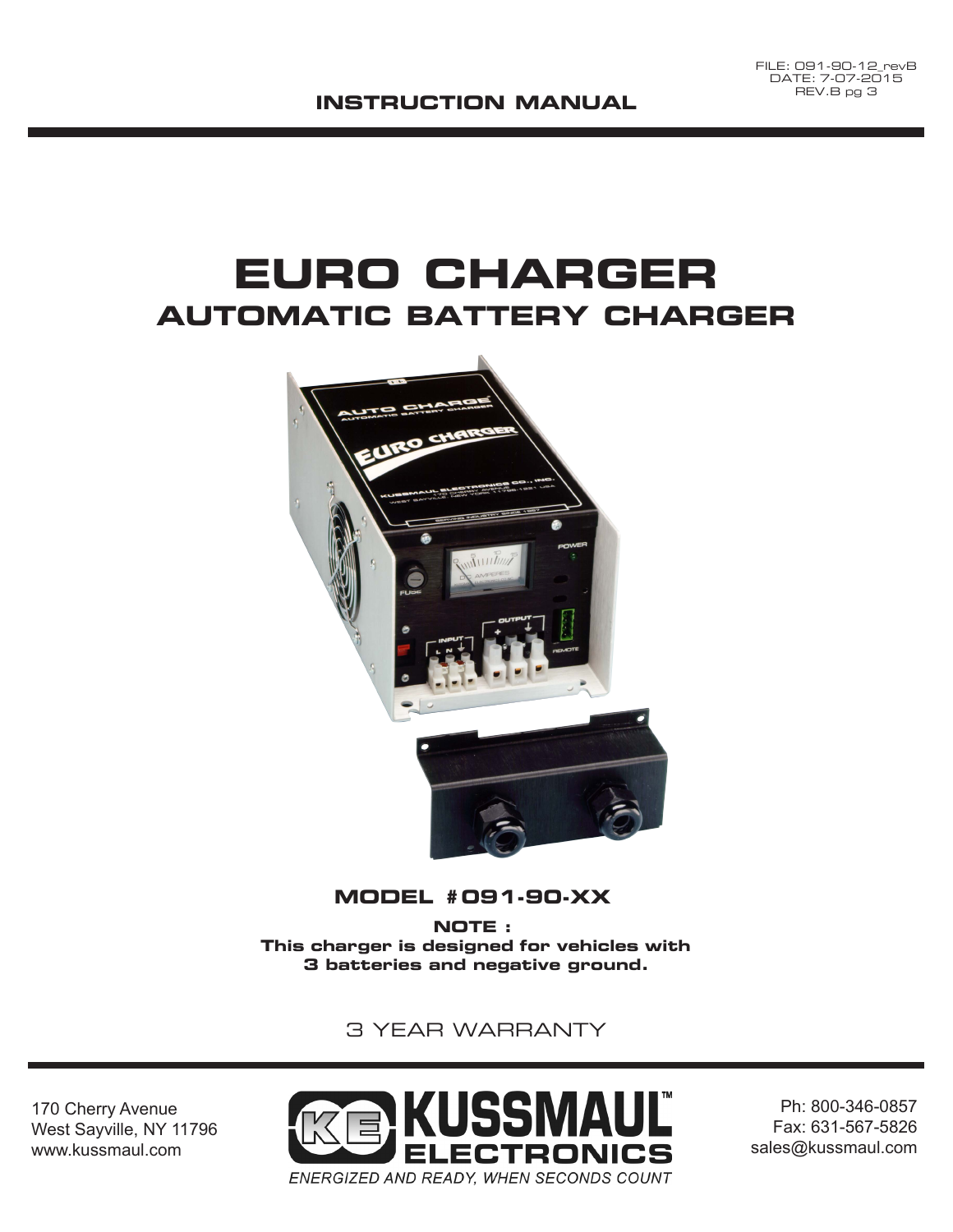# **INTRODUCTION**

The Euro Charger, Model 091-90-xx is a compact, completely automatic single channel battery charger designed specifically for the fire service and emergency vehicles. Of rugged construction, the charge is made to withstand the shock and vibration encountered in vehicle mounted equipment. Utilizing components which meet international safety requirements makes this charger ideal for worldwide applications.

## **BATTERY CHARGER FEATURES**

Completely automatic operation, charges battery on demand Input voltage, switch selectable, 115 volt or 230 volts Output voltage regulated, eliminates overcharging battery Output, current limited to protect charger from overloading Optional charge indicators

## **INSTALLATION**

1. The Euro Charger Automatic Battery Charger should be installed in an area with adequate ventilation.

2. Mount the charger using the four holes provided.

3. Connect the wiring from the batteries to the output terminal strip.

4. Double check battery wiring. Verify that battery voltage appears at the charger output terminals.

5. Set the voltage selector to either the 115 volt or 230 volt position to match the input source available.

6. Connect the input power to the input power terminal strip and energize charger.

7. Verify that power indicator is illuminated and charger is charging.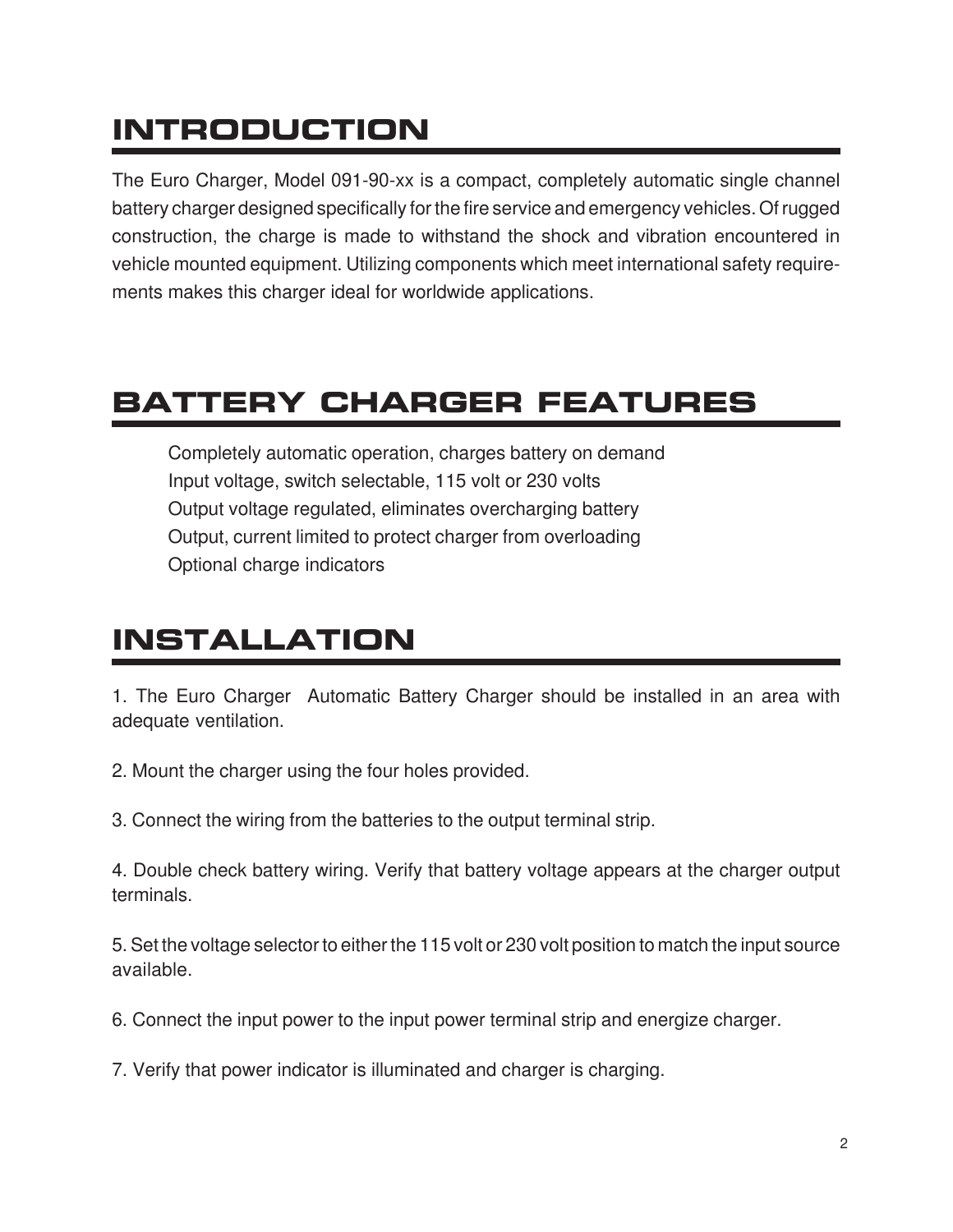## **INSTALLATION WIRING DIAGRAM**

![](_page_2_Figure_1.jpeg)

**IMPORTANT:** Charger output wire size is 14awg. Wire size is for a maximum length of 20 feet. If wiring is to be longer, larger wiring is required. Additional information is available on request.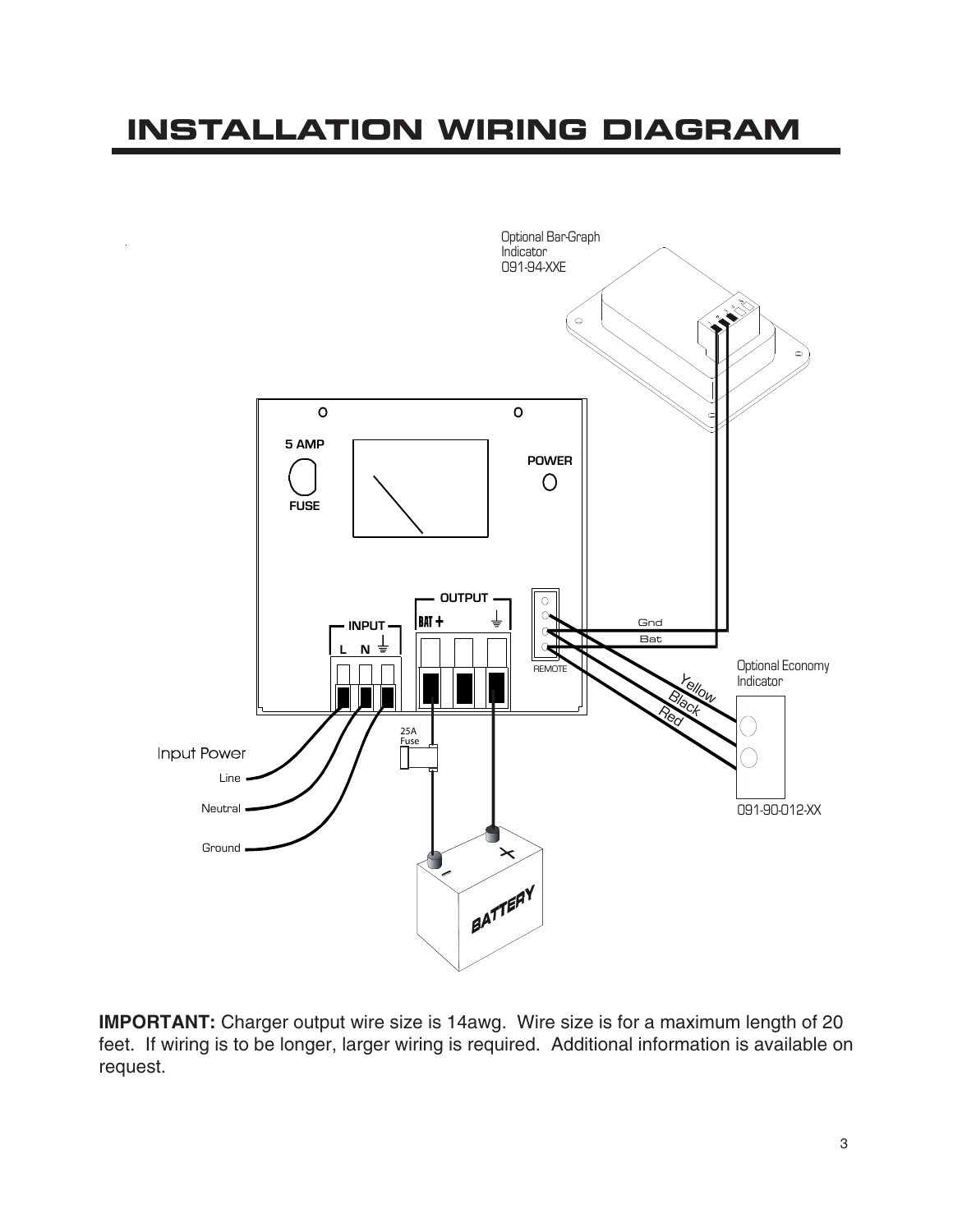# **SPECIFICATION & OUTLINE**

### **SPECIFICATIONS:**

**Input:** see chart **Output:** see chart **Output Current:** see chart **Charge Indicator:** 0-20 amps 5% **Weight:** 12 lbs

| Model         |                                                                |                      | Input       |                   | Output   Output   Output |
|---------------|----------------------------------------------------------------|----------------------|-------------|-------------------|--------------------------|
| <b>Number</b> | <b>Input Voltage</b>                                           | <b>Input Current</b> | <b>Fuse</b> | Voltage   Current | <b>Fuse</b>              |
|               | 091-90-12 115 / 230 Vac, 50/60 Hz   1.3 / 2.6 Amps   5 Amps    |                      |             | 12                | 25 Amps                  |
|               | 091-90-24  115 / 230 Vac, 50/60 Hz   1.3 / 2.6 Amps   2.5 Amps |                      |             | 24                | 12 Amps                  |

![](_page_3_Figure_4.jpeg)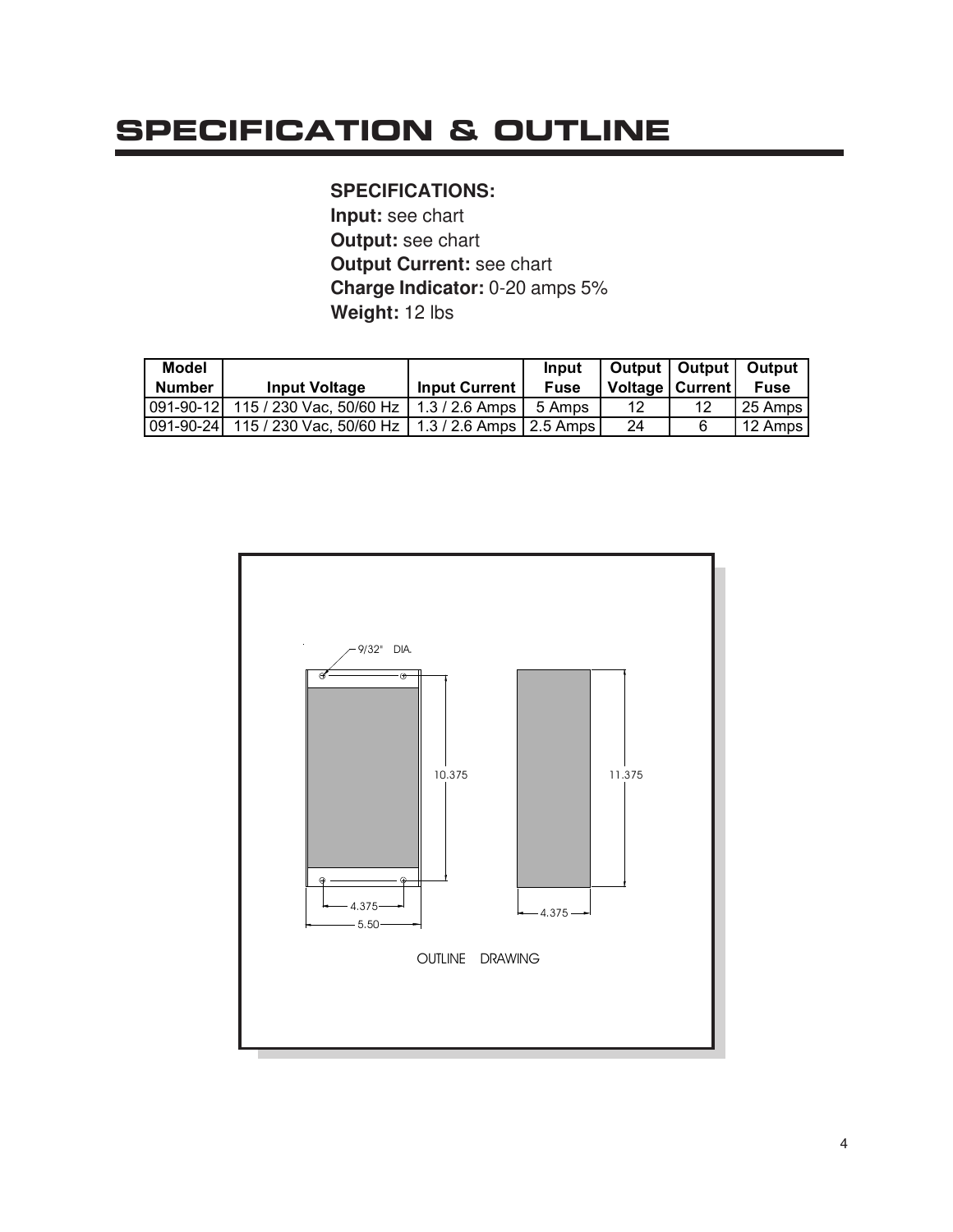### **INDICATOR INSTALLATION**

- 1. Locate Indicator in a convenient place on the vehicle.
- 2. Place the template in position and center punch in 4 places.
- 3. Drill holes as shown.
- 4. Cut out square hole.
- 5. Connect wiring to charger in accordance with the instructions in the charger installation instructions.
- 6. Install as shown.

7. Insert (4) #8-32 screws supplied and tighten. (CAUTION: Do not over tighten because you will bend the plastic bezel and break the watertight seal).

![](_page_4_Figure_8.jpeg)